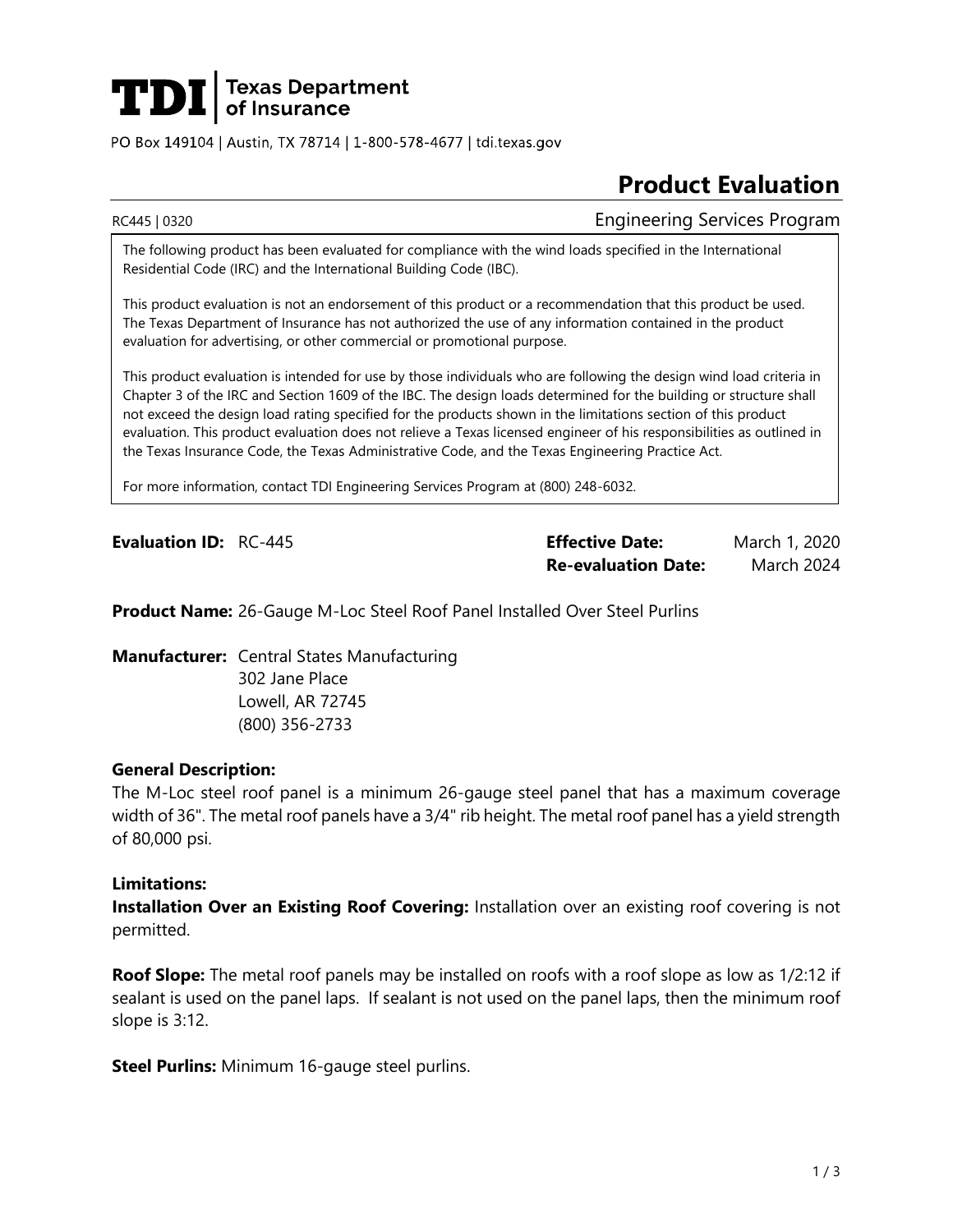**Design Wind Pressure:** Design wind pressure limitations are specified in Table 1.

| <b>Attachment of Panel to Steel Purlins/Girts</b><br>(Minimum 16-gauge) | <b>Design Wind Pressure (psf)</b><br>(Uplift) |
|-------------------------------------------------------------------------|-----------------------------------------------|
| 5'-0" on center                                                         | $-43.2$                                       |
| 4'-6" on center                                                         | $-55.1$                                       |
| 4'-0" on center                                                         | $-67.0$                                       |
| 3'-6" on center                                                         | $-79.0$                                       |
| 3'-0" on center                                                         | $-90.9$                                       |
| 2'-6" on center                                                         | $-102.8$                                      |
| $2'-0''$ on center                                                      | $-114.7$                                      |

**Table 1**. 26-gauge M-Loc Steel Roof Panel Installed Over Steel Purlins

### **Installation:**

# **General Installation Requirements:**

Install the steel roofing panels in accordance with the manufacturer's recommended installation instructions and this evaluation report.

# **Underlayment:** N/A.

**Anchorage of Metal Panels to Steel Purlins:** Secure the metal roofing panels to the steel purlins with No. 12-14 x 1-1/4" long SteelBinder HWH self-driller screws with integral washer (Sealtite). Table 1 specifies the fastener pattern and the spacing of the fasteners. Locate a line of fasteners along each steel purlin spaced 12" on center with the fasteners located in the valleys of the panels. Use fasteners long enough to ensure a minimum penetration of 3 pitches of thread below the steel purlin. Refer to Figure 1 in this evaluation report.

**Panel Side Laps:** The panels must overlap one corrugation. The panels are stitched together with a minimum 1/4"-14 x 7/8" long SteelBinder lap screw with integral washer Self-driller by Sealtite. Space the lap screws 24" on center along the length of the side lap.

**Panel Ends and End Laps to Steel Purlins:** Secure the metal roofing panels to the steel purlins with No. 12-14 x 1-1/4" long SteelBinder HWH self-driller screws with integral washer (Sealtite). Locate a line of fasteners at panel ends and end laps spaced 6" on center with the fasteners located in the valleys of the panels. Use fasteners long enough to ensure a minimum penetration of 3 pitches of thread below the steel purlin. Refer to Figure 2 in this evaluation report.

**Panel Edges:** As required by the manufacturer.

**Trims, Closures, and Accessories:** Install components, such as the eave trim, rake trim, ridge trim, hip trim, and valley trim as required by the manufacturer.